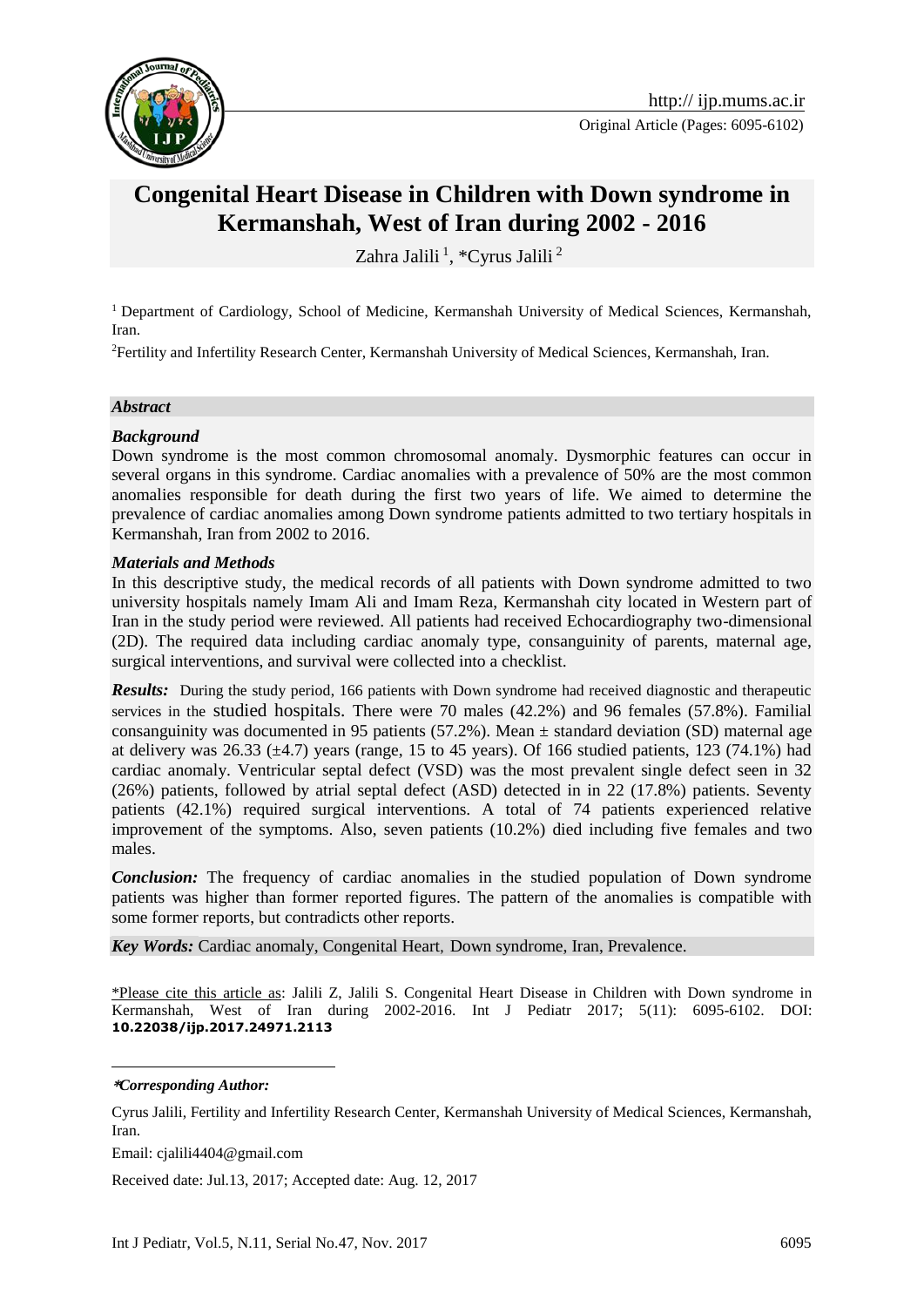# **1- INTRODUCTION**

 Down syndrome is the most prevalent autosomal chromosome anomaly in liveborn neonates. The syndrome is defined by trisomy of chromosome 21 in 95% of cases and translocation or mosaic in 5% of cases (1-3). It is the most common cause of intellectual disability and almost all patients have cognitive impairment with a wide range of severity. The incidence of Down syndrome is dependent on various factors, most importantly screening programs, perinatal care, and maternal age (4, 5). Approximate incidence of own syndrome is one in 700 live births in Brazil (2) and one in 732 infants in the USA (6). In a recent systematic review including eight studies from Iran between 1990 and 2016, Down syndrome has a prevalence rate of 0.9 per 1,000 births (7). Another study from Northwestern Iran, reported Down syndrome as responsible for 4.9% of all congenital anomalies (8). There are no reports about the incidence of Down syndrome in western part of Iran.

Down syndrome is characterized by several clinical features including up slanting palpebral features, epicanthic folds, transverse palmar crease, flat facial profile, etc. Many organs can be involved in this syndrome. One of the main organs affected is the heart. In several studies, cardiac anomalies have been reported as the most common congenital defect (9). Congenital heart diseases have been reported to occur in 40 to 60% of patients with Down syndrome (2, 10), and can cause poor prognosis if not treated in a timely fashion (11). A report also proposed the association between congenital heart disease and leukemia in Down syndrome, though further studies are required (12).

The most common congenital heart diseases in Down syndrome include atrial septal defect, ventricular septal defect, Tetralogy of Fallot (TOF), and atrioventricular septal defect which is regarded as a characteristic cardiac

anomaly in such patients (13, 14). In a large study in the UK over a 22-year period studying 821 infants with Down syndrome, 42% had cardiovascular anomalies (15). This figure is much higher than the rate in general population which is about 0.8% of live births (16). The importance of congenital heart diseases becomes more evident when these disorders are reported to be the most common cause of death during the first couple of years after birth in Down syndrome (17). Furthermore, these anomalies may result in severe comorbidities in patents such as congestive heart failure, pulmonary hypertension, pneumonia, etc (16).

As congenital heart diseases in Down syndrome impose great risk on the patients, parents, and healthcare system, knowledge of its epidemiology and incidence in every geographical region is important. There is evidence that the incidence of cardiovascular malformations may vary based on geography, ethnicity, and environmental factors (10, 14, 18).

Kermanshah city is one of the seven largest cities in Iran with a population of about 1 million persons. It is located in the Western part of Iran in a mountainous region. Two major university hospitals with advanced cardiology services serve the population of the province (with a population of 4 million persons), and four neighboring provinces (Ilam, Lorestan, Kurdistan, and Hamedan).

Both hospitals are equipped with advanced pediatric cardiology services and many newborns with congenital heart disease are referred to these tertiary hospitals. So far, no study has been done about the incidence of congenital heart disease among Down syndrome infants in the western part of Iran. Hence, we intended to determine this incidence in this study and associated factors.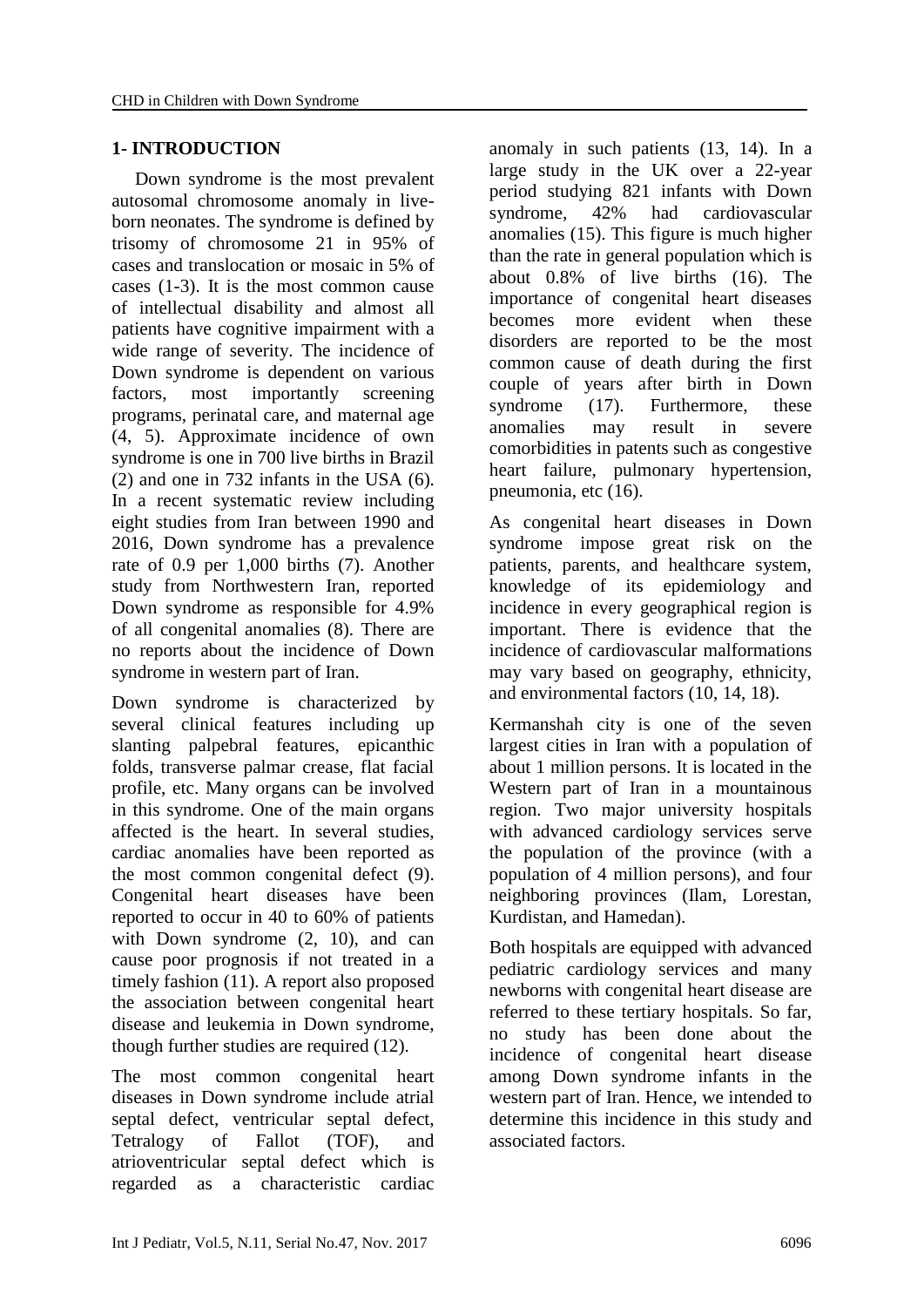# **2- MATERIALS AND METHODS**

# **2-1. Materials and Methods**

 In this retrospective descriptive study, the medical records of neonates with Down syndrome who were referred to two university tertiary hospitals during the study period were reviewed. Two hospitals are located in Kermanshah, Iran. Both hospitals are major referral centers with pediatric cardiology services. The study period in Imam Reza Hospital was March 2004 to December 2016. In Imam Ali Cardiology hospital, the study period was from March 2002 to December 2016.

All patients for whom the diagnosis of Down syndrome had been confirmed and were admitted to the hospitals for diagnosis and management of possible cardiac anomalies were included. Transthoracic Echocardiography twodimensional (2D) had been performed for all of them. The medical records were primarily reviewed by a medical student supervised by a board certified pediatric cardiologist. The required variables were entered into an investigator-designed checklist. This checklist was designed by performing relevant literature review.

The first section of the checklist contained demographic variables including age, gender, birth place, and socioeconomic status. The second section contained variables including gestational age, consanguinity of patents, histories of abortion, birth weight, and medication history during pregnancy. Other neonaterelated variables included echocardiography results, the type of cardiac anomaly, age at which treatment was done, requirement for surgical intervention, and survival of the neonate. Descriptive indices including frequency, percentage, mean and its standard deviation (SD) were used to express data. All analyses were done using SPSS software (ver. 20.0, IBM). The study protocol was approved by the research deputy ethics committee of Kermanshah University of Medical Sciences, Kermanshah, Iran (ID number: 91024).

# **3- RESULTS**

 During the study period (2002 to 2016), 166 patients with Down syndrome had received diagnostic and therapeutic services in the studied hospitals. There were 70 males (42.2%) and 96 females  $(57.8\%)$ . Mean  $(\pm SD)$  age of the sample was  $64.6 \ (\pm 4.2)$  months (range, 1 month to 20 years). The frequency of patients admitted in each year of the study period is depicted in **Figure. 1**.

**Table.1,** presents demographic information of the studied sample. The highest numbers of patents (20 cases, 22.5%) were admitted in 2011 and 2016. Familial consanguinity was documented in 95 patients (57.2%). Mean (±SD) maternal age at delivery was  $26.33 \pm 4.7$  years (range, 15 to 45 years). **Table.2** presents maternal and obstetrics factors as well as family history of cardiac diseases investigated. Fifty-three patients (32%) had birth weight of less than 2,500 grams. Cytogenetic analysis was available for 132 patients. Chromosomal analysis showed non-disjunction trisomy of chromosome 21 in 114 cases (86.3%), translocation in 14 cases (10.6%), and mosaic in four cases (3.1%). Of 166 studied patients, cardiac anomalies were diagnosed in 123 (74.1%) patients [67 (54.4%) females and 56 (45.6%) males]. Sixty-seven patients (54.4%) had one cardiac anomaly, but 56 patients (45.6%) had more than one anomaly. The total number of anomalies was 174. The various types of cardiac anomalies are presented in **Figure.2**.

As observed, ventricular septal defect (VSD) was the most prevalent single defect anomaly seen in 32 patients (26%) patients [18 (56.2%) females and 14 (43.8%) males], followed by atrial septal defect (ASD) detected in 22 (17.8%) patients [14 (63.6%) females and 8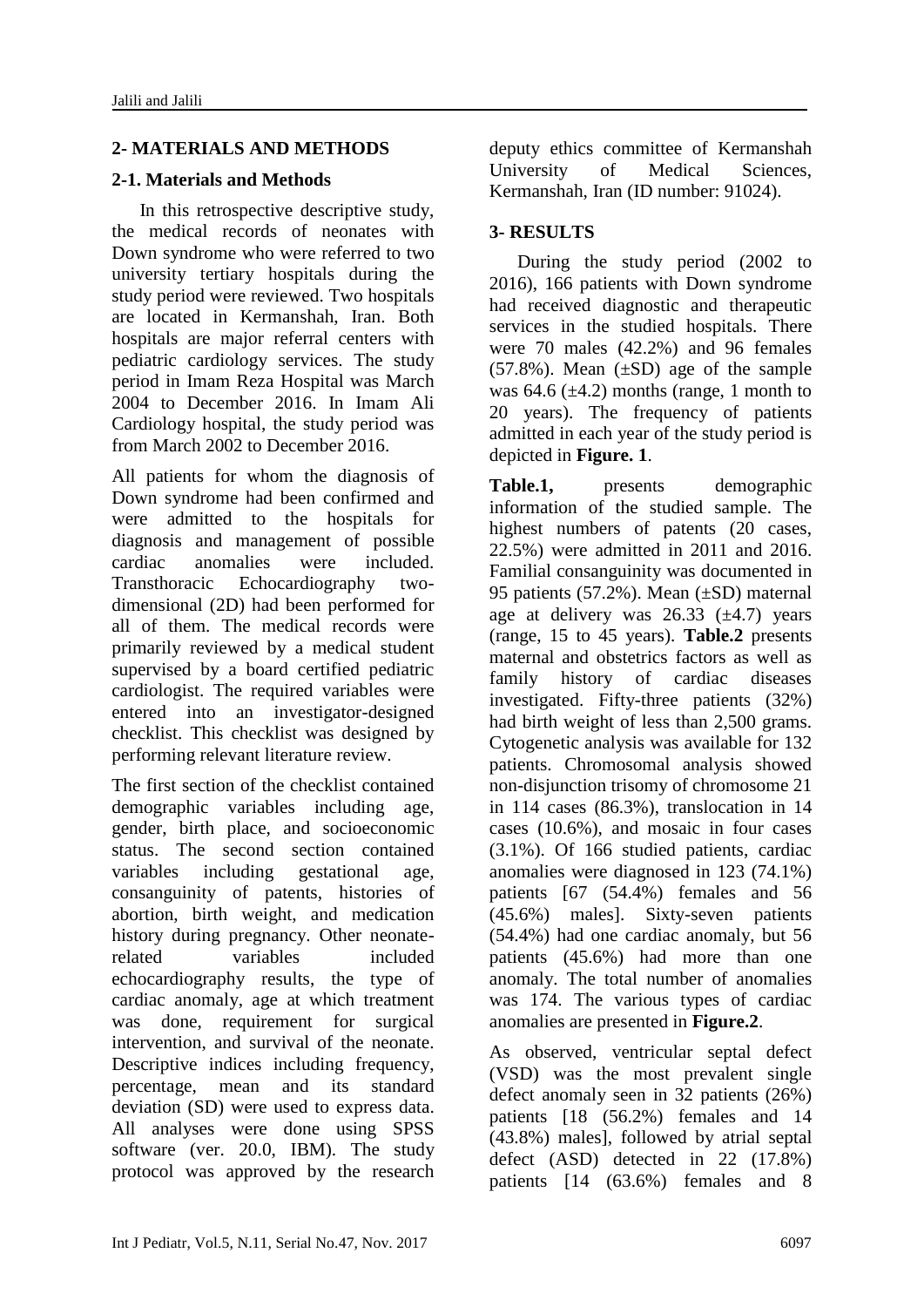(36.4%) males]. The most common clinical findings were in order dyspnea (100 patients), repetitive pulmonary infections (80 patients), increased respiratory rate (66 patients), fatigue (58 patients), weight disorders (50 patients), cyanosis (17 patients), and heart failure (13 patients). Mean  $(\pm SD)$  age of treatment was  $38.6$   $[(\pm 20.38)$  months (range, 1

month to 20 years)]. Mean  $(\pm SD)$ admission duration was 8.7  $[(\pm 5.63)$  days (range, one day to 33 days)]. Seventy patients (42.1%) required surgical interventions. A total of 74 patients experienced relative improvement of the symptoms. Seven patients (10.2%) died including five females and two males.



**Fig.1**: Frequency of 166 patients with Down syndrome based on the year admitted at two hospitals in Kermanshah, Iran from 2002 to 2016.

| Table-1: Demographic characteristics of 166 patients with Down syndrome who were admitted at two |  |
|--------------------------------------------------------------------------------------------------|--|
| hospitals in Kermanshah, Iran from 2002 to 2016                                                  |  |

| Variables             | Sub-group           | Frequency     | Percentage |  |
|-----------------------|---------------------|---------------|------------|--|
|                       | $<$ 5 years         | 112           | 67.5%      |  |
| Age group             | $5-10$ years        | 24            | 14.5%      |  |
|                       | $> 10$ years        | 30            | 18%        |  |
| Birth place           | Kermanshah province | 136           | 82%        |  |
|                       | Lorestan province   | 6             | 3.6%       |  |
|                       | Ilam province       | $\mathbf Q$   | 5.4%       |  |
|                       | Hamedan province    | $\mathcal{R}$ | 1.8%       |  |
|                       | Kurdistan province  | 12            | 7.2%       |  |
| Socio-economic status | Good                | 8             | 4.8%       |  |
|                       | Fair                | 108           | 65%        |  |
|                       | Poor                | 50            | 30.2%      |  |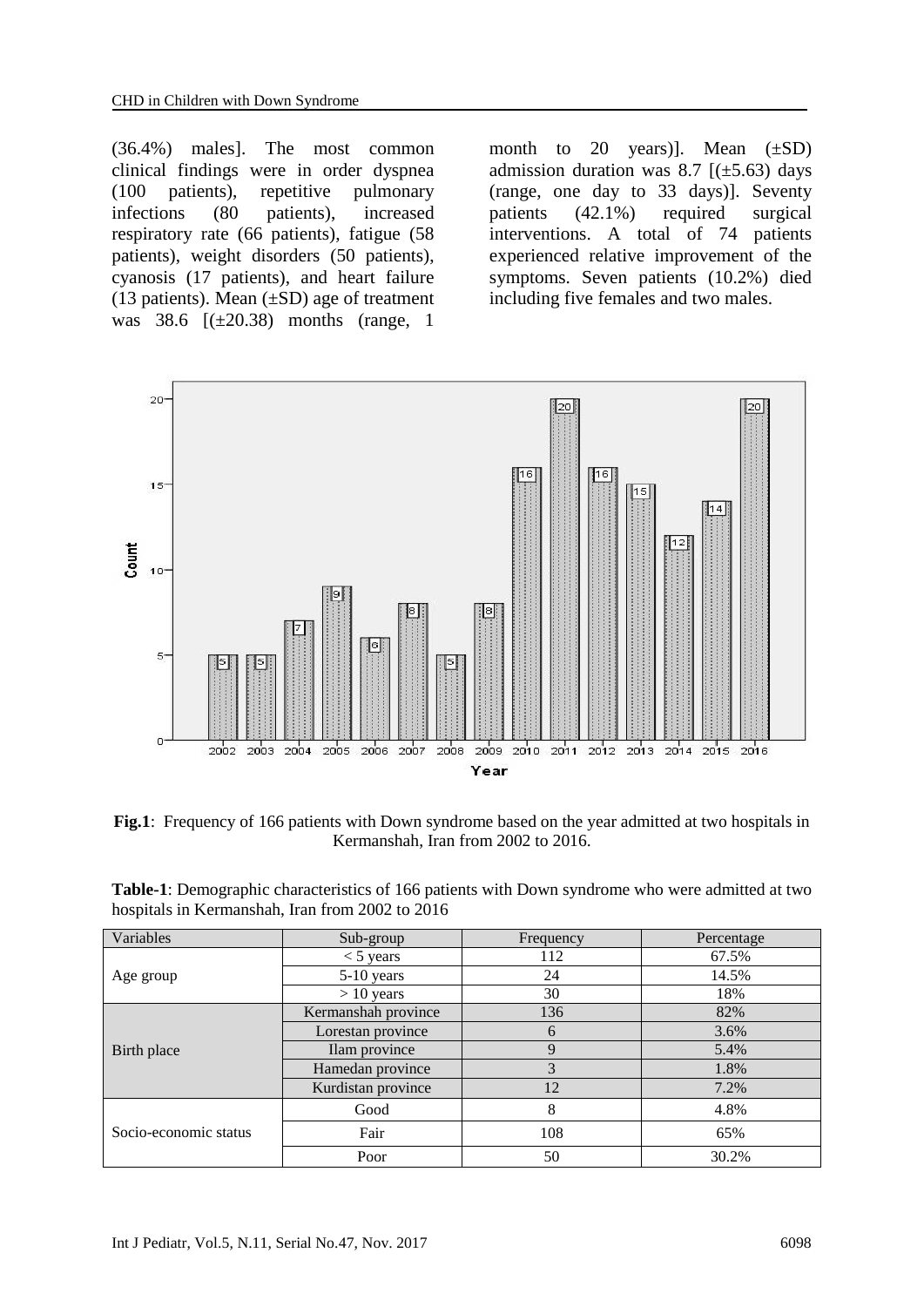| Table-2: Maternal characteristics of 166 patients with Down syndrome who were admitted at two |  |  |  |  |  |  |
|-----------------------------------------------------------------------------------------------|--|--|--|--|--|--|
| hospitals in Kermanshah, Iran from 2002 to 2016                                               |  |  |  |  |  |  |

| Variables                         |                | Frequency   | Percentage |  |
|-----------------------------------|----------------|-------------|------------|--|
|                                   | $< 20$ years   | 50          | 30.1%      |  |
| Age groups                        | 21 to 30 years | 56          | 33.8%      |  |
|                                   | $>$ 30 years   | 60          | 36.1%      |  |
| History of abortion               |                | 30          | 18%        |  |
| Number of abortions               |                | 24          | 80%        |  |
|                                   | $\geq$ 2       | 6           | 20%        |  |
| Medication use during pregnancy   |                | 74          | 44.6%      |  |
| Family history of cardiac disease |                | 45<br>27.1% |            |  |
| Cardiac disease in the<br>family  | <b>IHD</b>     | 22          | 49%        |  |
|                                   | <b>CHF</b>     | 7           | 15.5%      |  |
|                                   | <b>MVP</b>     | 6           | 13.3%      |  |
|                                   | <b>HOCM</b>    |             | 2.2%       |  |
|                                   | Multiple       | 9           | 20%        |  |

Abbreviations: IHD: ischemic heart disease; CHF: congestive heart failure; MVP: mitral valve prolapse; HOCM: hypertrophic obstructive cardiomyopathy.



**Fig.2**: Frequency of various forms of cardiac anomalies among 123 patients with Down syndrome admitted at two hospitals in Kermanshah, Iran from 2002 to 2016.

Abbreviations: VSD: ventricular septal defect; TF: tetralogy of Fallot; PS: pulmonary stenosis; PDA:patent ductus arteriosus; AVSD: atrioventricular septa defect; ASD: atrial septal defect; AS= aortic stenosis; PH: pulmonary hypertension.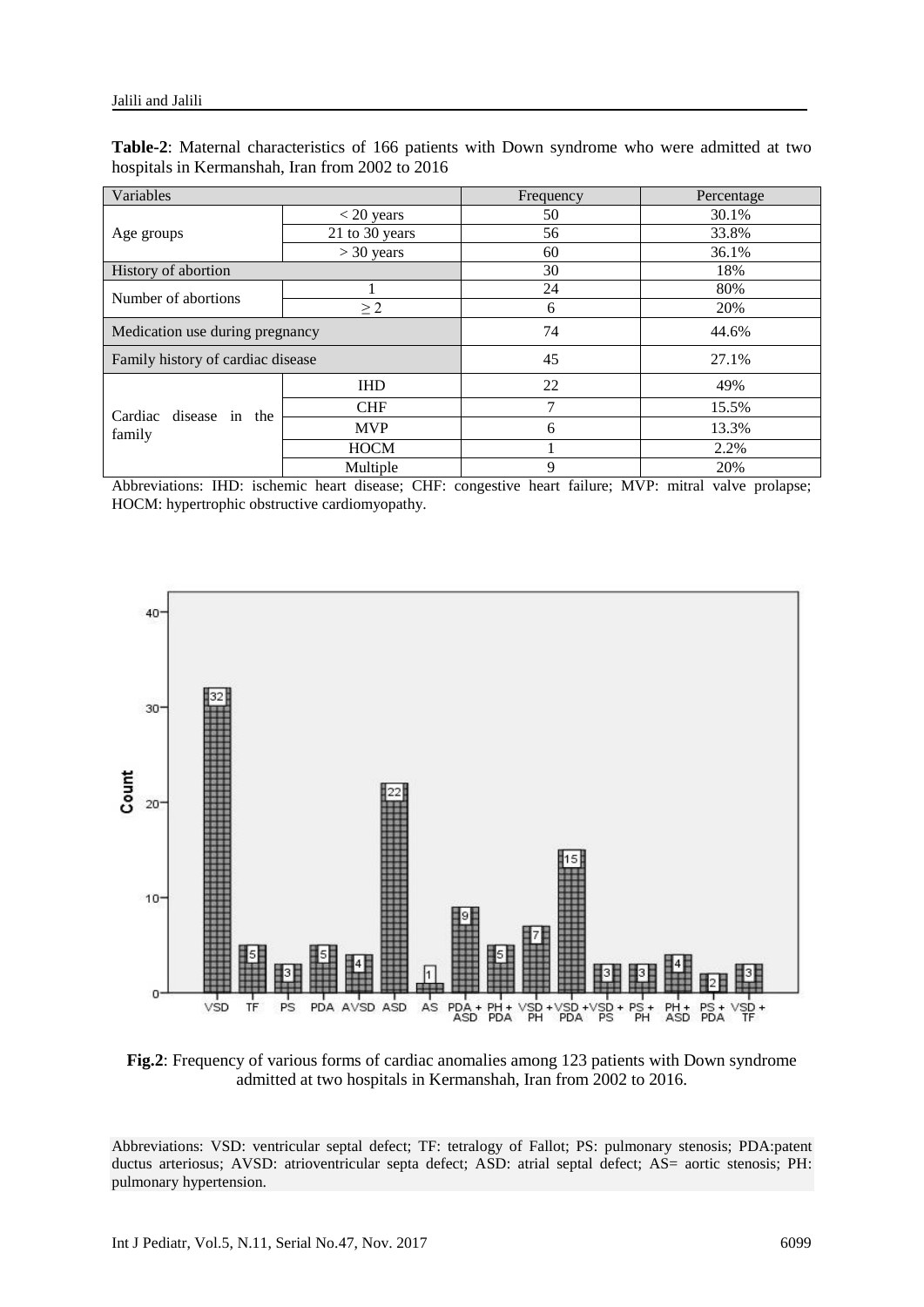# **4- DISCUSSION**

 In this study, we determined the prevalence of cardiac anomalies among patients with Down syndrome in the Western part of Iran. To the best of our knowledge, this is the first report from Western Iran in the literature. The prevalence of cardiac anomalies in this study (74.1%) seems to be higher than previously reported rate which is about 40 to 60%. Overall, most studies from Europe, North America, Asia, and Africa have reported this statistic as more than 50%. There are limited studies about the prevalence of cardiac anomalies in Down syndrome in Iran.

In one study, all 32 patients who were referred to a major university hospital in Tehran had cardiac anomalies (19), but we found that three-fourth of the patients had cardiac anomaly. Also, in contrast to our results that VSD was the most common, the mentioned study (19) reported that endocardial cushion defect (found in half of patients) was the most common anomaly followed by VSD (21% of patients), ASD (18.7%), and TOF (6.2%); we detected five patients (4%) with TOF. Instead, a combination of VSD and PDA (patent ductus arteriosus) was the third most common anomaly in our sample.

Another report from Hormozgan, South of Iran, in 2014 showed that among 55 Down syndrome patients, ASD (41.8%), VSD (14.5%), AVSD (12%) were the most common cardiac anomalies, respectively (20). Presence of cardiac anomaly increases mortality and morbidity significantly during the first year of life. The pattern of cardiac anomalies varies in different studies. For example in Guatemala (21), PDA was reported as the most common anomaly (28%) followed by VSD (27%) among 349 patients of whom 54% had associated cardiac anomalies. In Saudi Arabia (22), atrioventricular septal defect (AVSD) was the most common anomaly reported in 40.7% of 302 children. This rate is much higher than our results. We had only four patients with AVSD. A report from Morocco is in agreement with ours as the VSD was number one anomaly seen in 27% of the sample (10). Another consideration is the proportion of patients with single defect. Here, more than 50% of the cases had single cardiac defect. However, in some studies single defect was reported to occur in less than 10% of patients (23). In agreement with our results, a study from China reported that 36% of the cases had multiple lesions (24).

Maternal age is a known risk factor for Down syndrome. Interestingly the mean maternal age in this study (26.3 years) was lower than previously reported data. This was reported as a median of 39 years from Morocco (10), or 36 years in Jamaica (25), and 32 years in Brazil (1). Here, about 10% of the patients died in the follow-up reports. This result also varies in different places presumably affected by several factors. For example, in Europe, it has been suggested that cardiac anomaly per se is not a significant factor for mortality. Instead children with Down syndrome and cardiac anomaly die because of diseases specific to neonatal period as in general population such as asphyxia, prematurity, and low birth weight (3).

Congenital heart disease has a wellestablished association with Down syndrome. There are differences in various studies. These can be related to many factors such as prenatal care, environmental factors, screening programs, and in many instances the true reason of this discrepancy may not be found (26). These data suggest that further studies are required in a nation-wide spectrum to register more details, especially perinatal care and follow-up records for better understanding of the outcome of the anomalies. We here used findings detected by echocardiography. Echocardiography is the definitive method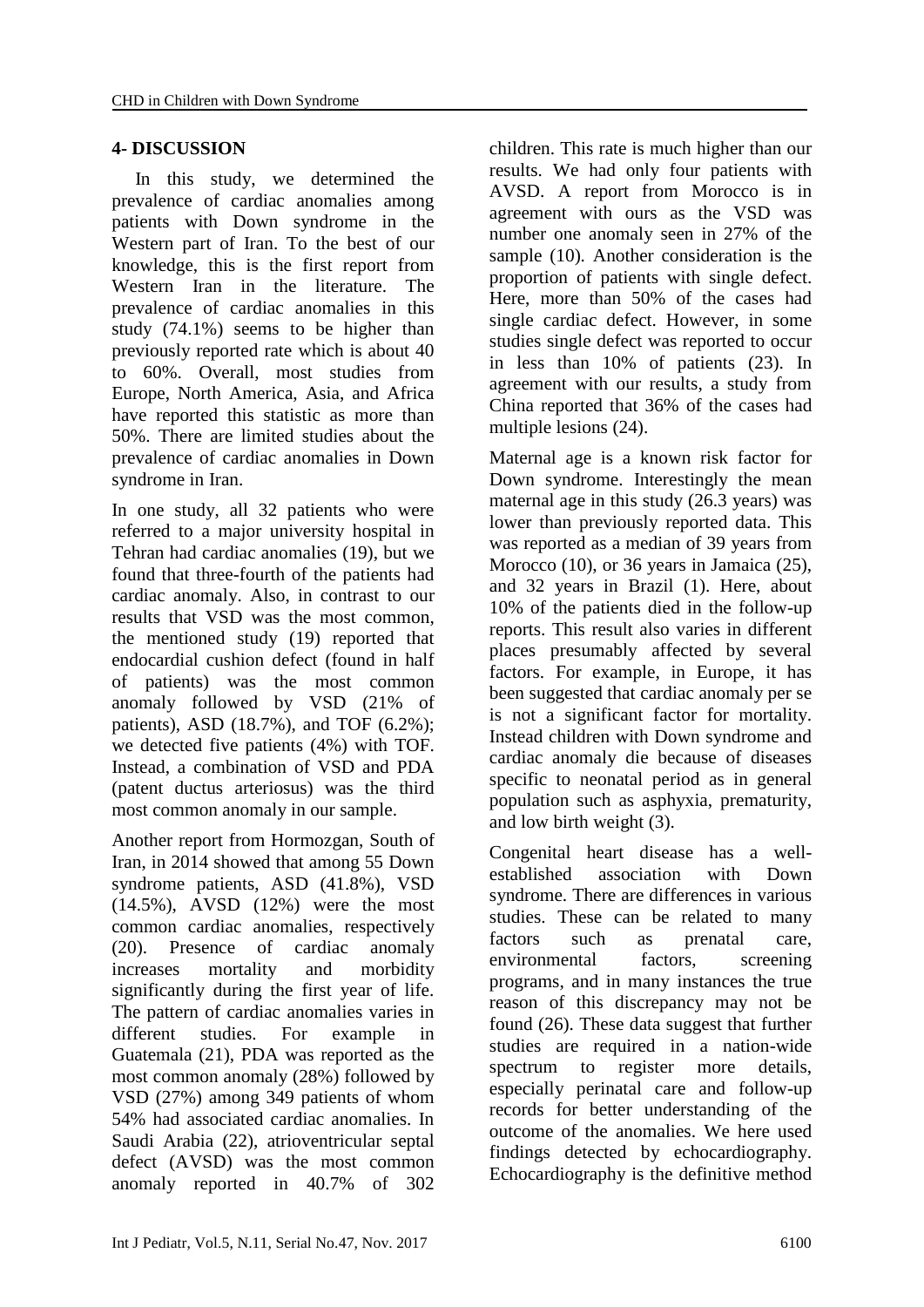to diagnose most cardiac anomalies in Down syndrome. In a recent study on the usefulness of screening of all Down syndrome patients with echocardiography (27), the authors concluded that physical examination, electrocardiogram (ECG), and chest X-ray are acceptable methods to screen such patients to find those who can benefit from echocardiography.

We faced some limitations in this study. The presented study is not a populationbased study which certainly provides more accurate estimation of the prevalence of Down syndrome in a particular geographical area and the occurrence of cardiac anomalies. We only included patients who were referred to our hospitals during the study period. It is likely that some patients in the area have been managed in other hospitals in other provincial centers or the capital city, Tehran. It is also possible that some Down syndrome patients lost their life without the chance of receiving diagnostic services to find out cardiac anomalies.

However, as there are limited studies in this field, not only in the western part of Iran, but also throughout the nation, we think that the presented statistics provide a basis for further studies to determine more details about the epidemiology of cardiac anomalies in Down syndrome and furthermore to follow the patients in longer time periods. This will enable to determine the socioeconomic and health care system costs of these congenital malformations.

### **5- CONCLUSION**

 The frequency of cardiac anomalies in the studied population of Down syndrome patients (74%) was higher than former reported figures foreign countries (50%), and lower than a former single study from Iran which reported 100% of patients to have cardiac defect. The pattern of the anomalies is compatible with some former reports from Iran that ASD and VSD are the two most commonly reported anomalies, but contradicts other reports. It seems that the pattern of cardiac anomalies in Down syndrome follows a heterogeneous distribution in various geographical regions. It is suggested that further studies performed to figure out the contribution of possible factors and outcome of any of the specific anomalies.

#### **6- CONFLICT OF INTEREST:** None.

### **7- REFERENCES**

1. Bermudez BE, Medeiros SL, Bermudez MB, Novadzki IM, Magdalena NI. Down syndrome: Prevalence and distribution of congenital heart disease in Brazil. Sao Paulo Med J 2015;133(6):521-4.

2. Mourato FA, Villachan LR, Mattos Sda S. Prevalence and profile of congenital heart disease and pulmonary hypertension in Down syndrome in a pediatric cardiology service. Rev Paul Pediatr 2014;32(2):159-63.

3. Weijerman ME, van Furth AM, van der Mooren MD, van Weissenbruch MM, Rammeloo L, Broers CJ, et al. Prevalence of congenital heart defects and persistent pulmonary hypertension of the neonate with Down syndrome. Eur J Pediatr. 2010;169(10):1195-99.

4. Morris JK, Mutton DE, Alberman E. Revised estimates of the maternal age specific live birth prevalence of Down's syndrome. J Med Screen 2002;9(1):2-6.

5. Bean LJ, Allen EG, Tinker SW, Hollis ND, Locke AE, Druschel C, et al. Lack of maternal folic acid supplementation is associated with heart defects in Down syndrome: a report from the National Down Syndrome Project. Birth Defects Res A Clin Mol Teratol 2011;91(10):885-93.

6. Sherman SL, Allen EG, Bean LH, Freeman SB. Epidemiology of Down syndrome. Ment Retard Dev Disabil Res Rev. 2007;13(3):221- 7.

7. Zahed Pasha Y, Vahedi A, Zamani M, Alizadeh-Navaei R, Zahed Pasha E. Prevalence of birth defects in Iran: a systematic review and meta-analysis. Arch Iran Med. 2017; 20(6):376-85.